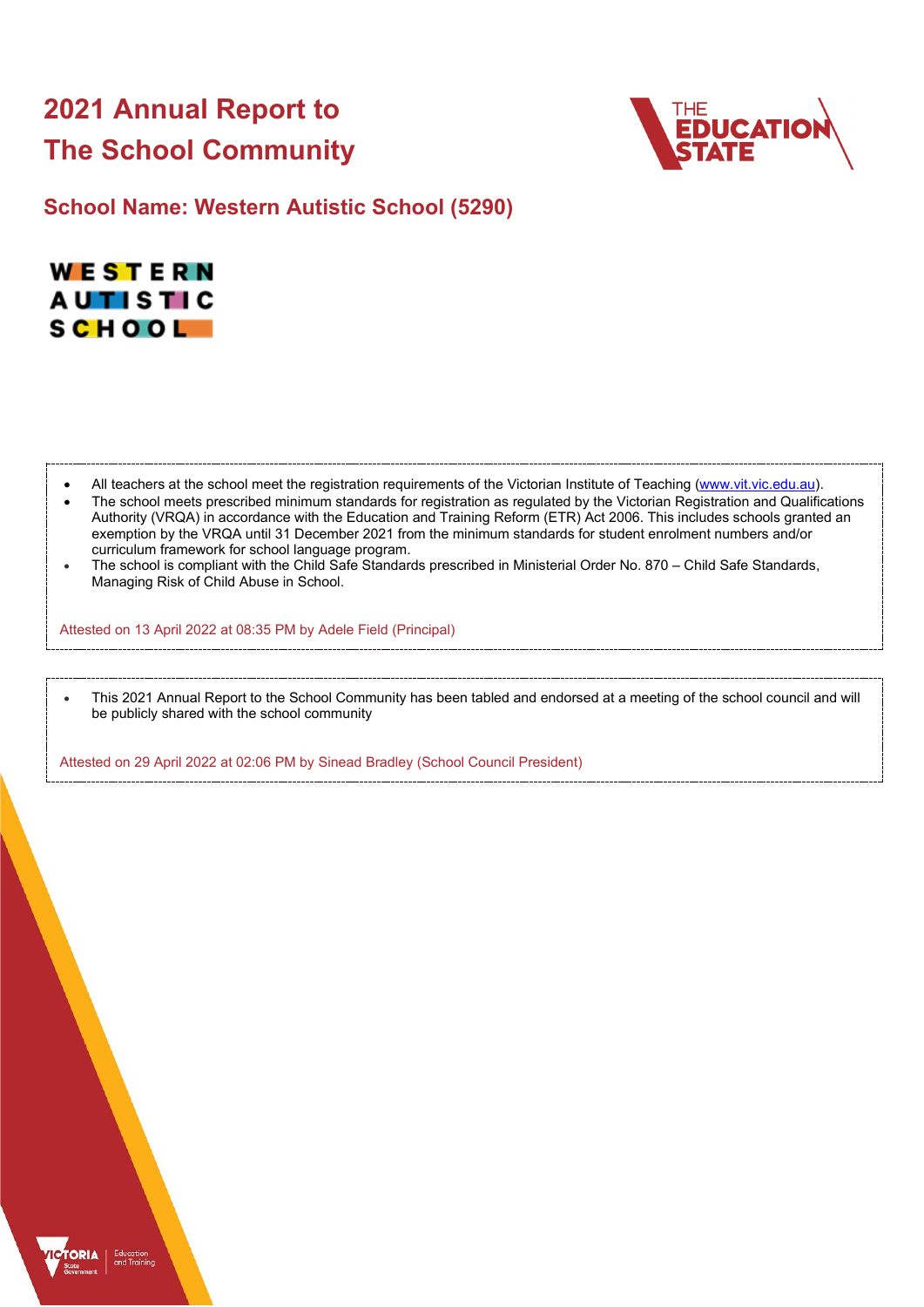

## How to read the Annual Report

## What does the *'About Our School'* commentary section of this report refer to?

The 'About our school' commentary provides a brief background on the school, an outline of the school's performance over the year and future directions.

The 'School Context' describes the school's vision, values and purpose. Details include the school's geographic location, size and structure, social characteristics, enrolment characteristics and special programs.

The 'Framework for Improving Student Outcomes (FISO)' section includes the improvement initiatives the school has selected and the progress they have made towards achieving them through the implementation of their School Strategic Plan and Annual Implementation Plan.

## What does the *'Performance Summary'* section of this report refer to?

The Performance Summary includes the following:

### **School Profile**

- student enrolment information
- the school's 'Student Family Occupation and Education' category
- a summary of parent responses in the Parent Opinion Survey, shown against the statewide average for Specialist schools
- school staff responses in the area of School Climate in the School Staff Survey, shown against the statewide average for Specialist schools

### **Achievement**

• English and Mathematics for Teacher Judgements against the curriculum

### **Engagement**

Student attendance and engagement at school, including:

• how many exiting students go on to further studies or full-time work

Results are displayed for the latest year and the average of the last four years (where available).

## Considering COVID-19 when interpreting the Performance Summary

The Victorian community's experience of COVID-19, including remote and flexible learning, had a significant impact on normal school operations in 2020 and 2021. This impacted the conduct of assessments and surveys. Readers should be aware of this when interpreting the Performance Summary.

For example, in 2020 and 2021 school-based surveys ran under changed circumstances. Absence data may have been influenced by local processes and procedures adopted in response to remote and flexible learning.

Schools should keep this in mind when using this data for planning and evaluation purposes.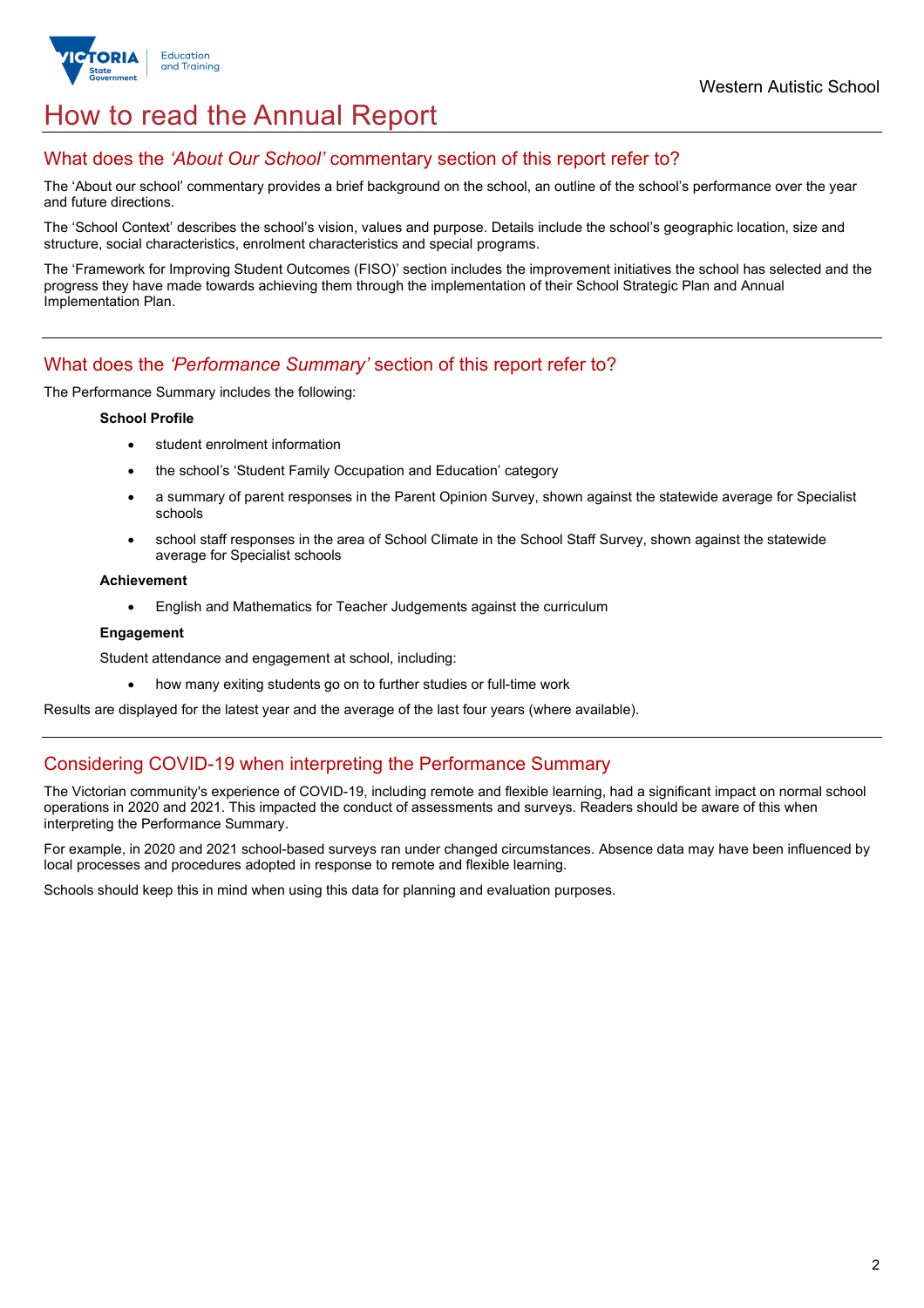

## How to read the Annual Report (continued)

## What does *'NDP'* or '*NDA*' mean?

'NDP' refers to no data being published for privacy reasons or where there are insufficient underlying data. For example, very low numbers of participants or characteristics that may lead to identification will result in an 'NDP' label.

'NDA' refers to no data being available. Some schools have no data for particular measures due to low enrolments. There may be no students enrolled in some year levels, so school comparisons are not possible.

Note that new schools only have the latest year of data and no comparative data from previous years. The Department also recognises unique circumstances in Specialist, Select Entry, English Language, Community Schools and schools that changed school type recently, where school-to-school comparisons are not appropriate.

## What is the *'Towards Foundation Level Victorian Curriculum'*?

The Victorian Curriculum is assessed through teacher judgements of student achievement based on classroom learning.

The 'Towards Foundation Level Victorian Curriculum' is integrated directly into the curriculum and is referred to as 'Levels A to D'.

'Levels A to D' may be used for students with disabilities or students who may have additional learning needs

'Levels A to D' are not associated with any set age or year level that links chronological age to cognitive progress (i.e., there is no age expected standard of achievement for 'Levels A to D').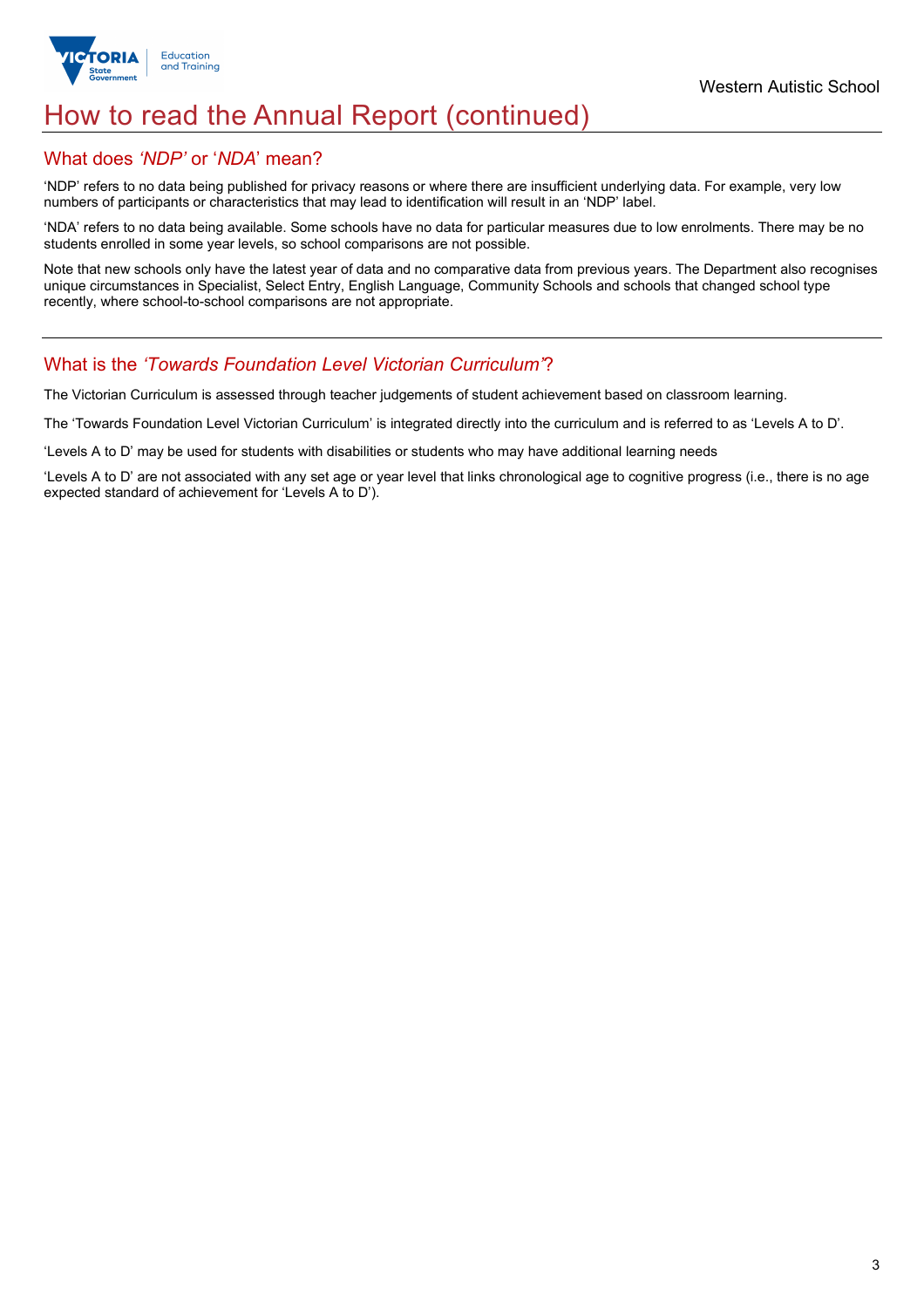



## **About Our School**

## School context

Western Autistic School is a Prep- Year 3 school for autistic students located in Laverton in the western suburbs of Melbourne. The school's mission is both to address the influences specific to ASD on student learning and activate individual strengths to optimise educational opportunities for our students when they move into more mixed settings. The school achieves this by providing intensive, individualised strengths-based teaching at the start of each child's schooling to then allow the students to use these strategies in integrated settings. Western Autistic School's values are Diversity, Respect, Learning as an ongoing process, Sharing and growth of knowledge and Collaboration. We respect ourselves, our school and each another, and understand that our attitudes and behaviors have an impact on the people around us. We model and demonstrate care and compassion and take every opportunity to help others that may be in need. We strive for excellence, which means trying our hardest and doing our best. These values provide us with a framework for how we achieve our vision.

In 2021, the enrolment was 307, 69 female and 238 male and there was 1 overseas fee paying student. 20 percent of students have English as an additional language and less than 1 percent are Aboriginal or Torres Strait Islander. The school consists of four interconnected pods adjoining the main administration area. The grounds include separate children's playground and courtyards adjoining classrooms. The school's socio-economic band value is: Low - Medium, as calculated based on the Student Family Occupation and Education index (SFOE). The staffing profile is made up of 1 Principal, 3 Assistant Principals, 72 teachers, 50 full time equivalent Education Support staff, 1 business manager and 6 administration staff, 2 allied health staff, and maintenance staff. Less than 1% of staff have identified themselves as Aboriginal and Torres Strait Islander. There are five staff at Autism Teaching Institute. The school has a Marrung Champion and two multi-cultural aides. Western Autistic School is also a Registered Training Organisation (RTO # 21709) trading as the Autism Teaching Institute, as the training arm of the school. The ATI maintains the high standards of our school as a centre of excellence and maintains a commitment to the alignment of the Department of Education statewide inclusive education agenda.

2021 was the first year Western Autistic School returned to being a stand single campus setting, since the deamalgamation of Western and Niddrie Autistic Schools took affect as of January 1st, 2021. The schools remain committed to an ongoing partnership and to building positive outcomes for autistic students in Melbourne's west.

## Framework for Improving Student Outcomes (FISO)

In 2021, the school's AIP focused on the implementation of Key Implementation Strategies related to the 2021 DET priorities goal, Learning Catch Up and Extension, Happy, Active and Healthy Kids and Connected Schools. This included:

- The maintenance of existing PLC structures
- Consolidating a framework for individual student conferencing with teaching teams
- Refining a whole school approach to wellbeing

• Developing and Implementing school-wide professional learning, that built on our understanding of individual students and improved student wellbeing

- Building on relationships and engagement with families of at-risk students
- Strengthening and embedding a school wide approach to communication with families
- Building intercultural awareness through school celebrations
- Planning for school facilities and ground works
- Building on student representation of decision-making councils

To support the facilitation of this work, the school appointed a third Assistant Principal to allow for the executive team to have greater capacity to engage with teaching and learning and wellbeing priorities for students. This allowed for each priority area to be delegated to a principal class member, with the addition of the establishment of an Inclusive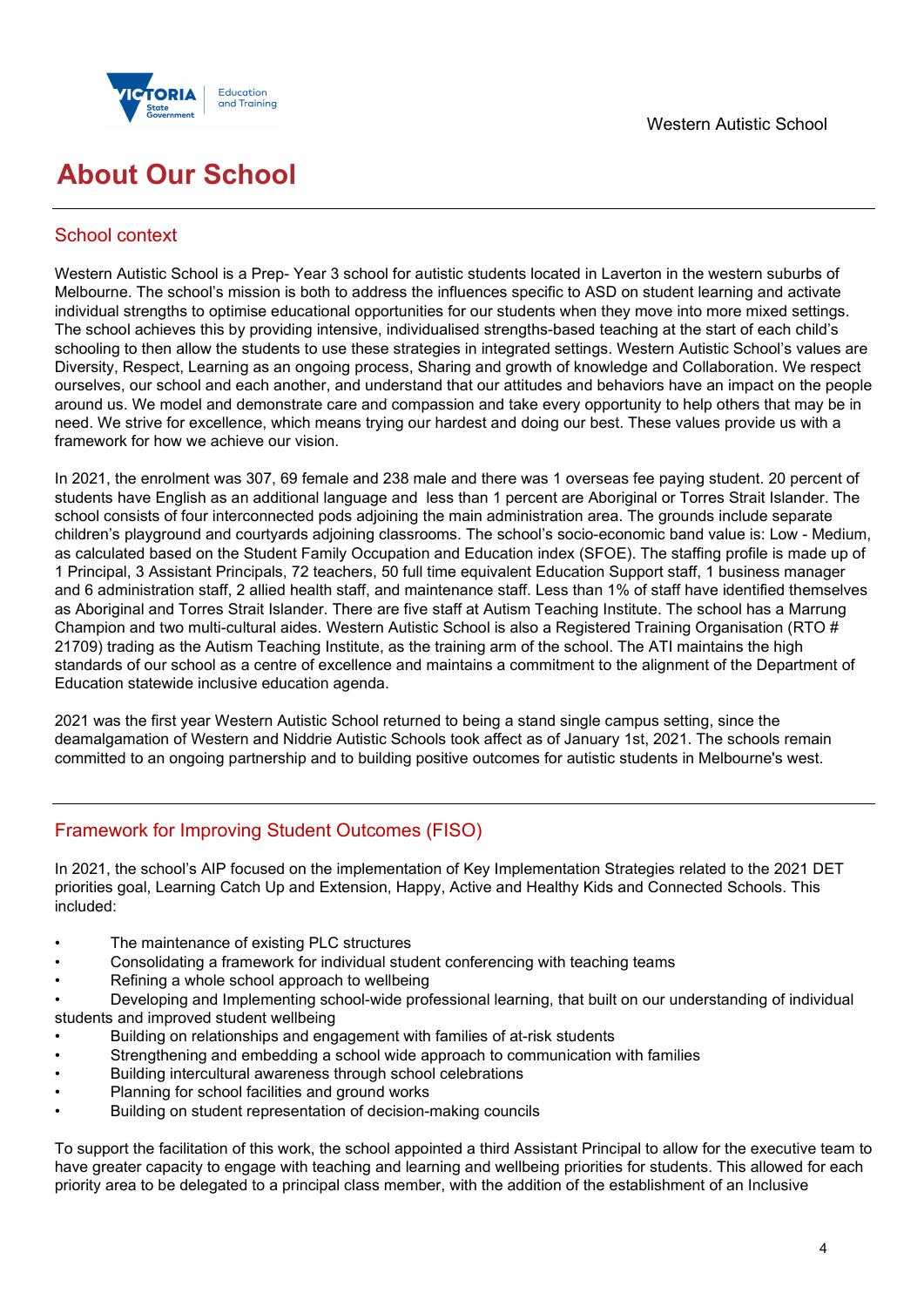

Education Outreach Team, and the ongoing delivery of the ATI course.

While survey results demonstrated consistent negative growth across most areas, participation rates amongst the surveys were low and the timing of data collection coincided with a school closure and two week quarantine period for more than 200 students and staff, due to a confirmed case of Covid-19 being connected to a person at the school.

Ongoing challenges with the organisational structure at the middle leadership level were felt, with leaders agreeing on the difficulties maintaining a focus on teaching and learning, particularly for the Leading Teacher- Pedagogy Leader role. Feedback received, and observational data, reflected the pressure the continual growth in student enrolments had on the management of a large organisation with administrative and legislative requirements becoming exhaustive for all leaders and teachers, and alongside the impact of Covid-19 on workforce demands, resulted in higher than average staff turnover for teachers.

## Achievement

During the course of the year, as a special education school it was challenging to maintain a focus on the actions and activities that had been identified, due to the need to adapt to the changing context of Covid-19 and remote teaching and learning. Responding effectively to these changes required the middle leadership to play a range of roles including support with the onsite supervision program and the roll-out. This year Covid-19 had a significant impact on the school's capacity to deliver it's teaching and learning program. The translation of the school's intensive program into remote teaching for a second year was difficult, and engagement with families was lower than in 2020. Some challenges included:

• Whereas in 2020 partnerships with families provided the foundation for the remote teaching program, in 2021 this engagement was lesser, perhaps in part due to the increased number of families where one or both parents were working part time as well as caring for children as well as a general fatigue felt from students, their families and staff to the ongoing disruption to schooling and the delivery of teaching and learning programs.

• Forward planning for remote learning was significantly more difficult this year, as the duration of remote learning periods was unpredictable. In the first half of the year there were several separate lock-down periods, and it was difficult to prepare for these without knowing how long they might last. Regular updates to health and safety guidelines also impeded our school's capacity to formalise processes and protocols aligned to the delivery of remote and flexible teaching and learning programs.

• The parameters for the onsite supervision program changed this year, and as a result this required significant allocation of school staffing resources onsite. At times the school was required to be supervising almost 150 students onsite whilst maintaining a full remote learning program

• Once the school returned to onsite learning, management of contact tracing, implementation of Covid safe measures and at times responding to outbreaks and transmission of Covid-19 within the school again impacted upon program delivery.

Responding effectively to these changes required the middle leadership to play a range of roles including support with the onsite supervision program and the roll-out and maintenance of remote teaching and learning protocols at the school. Adaptations to remote and flexible learning included:

• Student Individual Learning Plans were adapted to include home learning strategies and support continuity of learning across settings

• Professional Learning for all teachers was provided on remote learning tools and technologies including online demonstration lessons from experienced teachers, learning specialists and leading teachers

• Regular webex or phone call feedback sessions with families to inform the teaching program delivery, which were supplemented by email communications

Alongside this necessary change of focus, the school also moved forwards with several strategic goals in relation to teaching and learning:

• PLC structures were built upon with leading teachers supporting some key curriculum activities such as ILP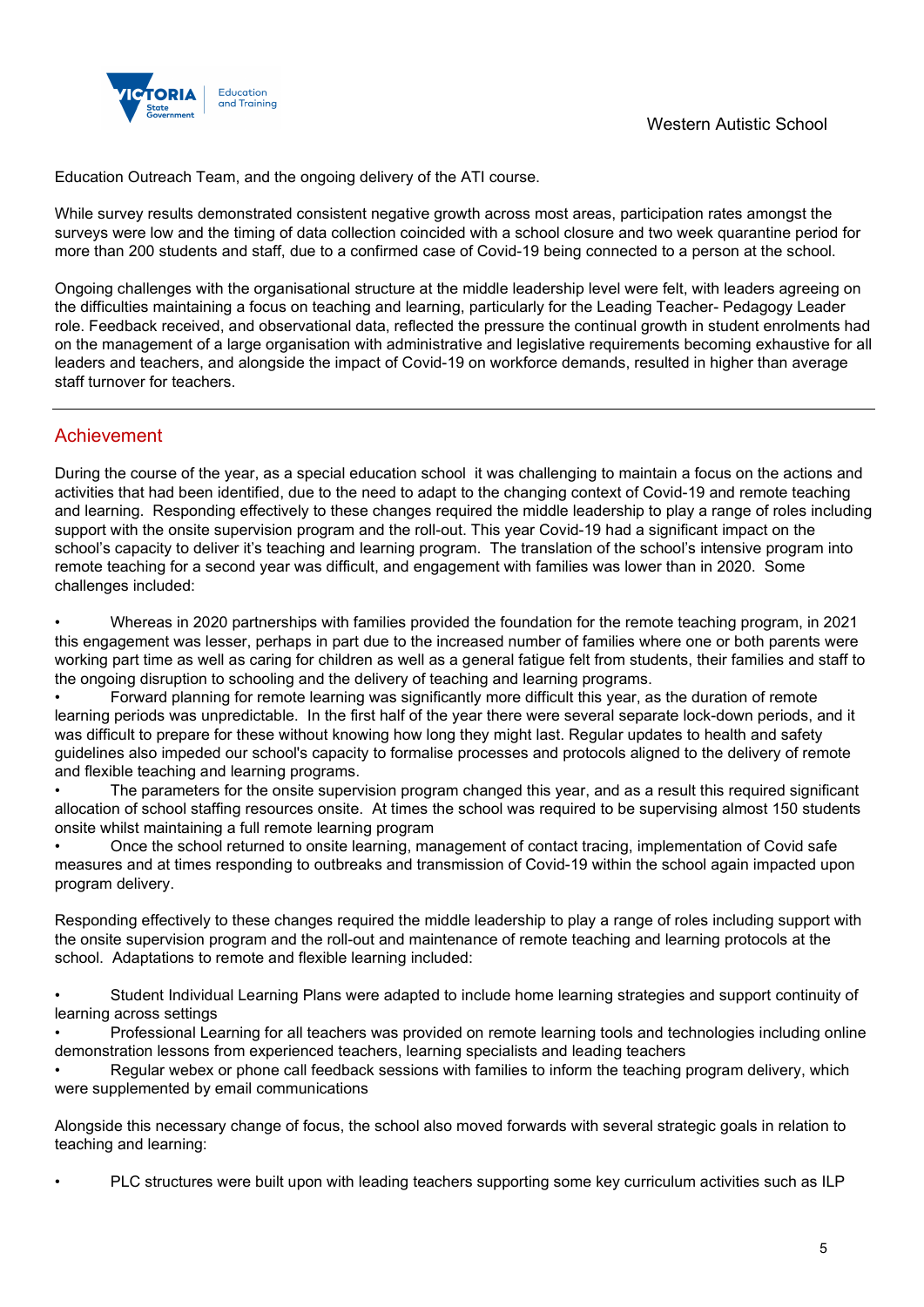

and Report moderation, along with a focus on assessment data, observation and student conferencing at the start of the year.

• At the start of the year, the focus on assessment strategies, observation and the use of the pragmatic language profile led to increased fluency and use of these tools.

• Moving to online storage of assessment tools via Sentral has led to increased accessibility which will further support staff in using assessment data to inform goal setting, planning and teaching.

• At the start of the year leaders and several class teams participated in facilitated student conferences as a means of engaging deeply with student learning data, and collaborating on identifying teaching strategies to improve student learning outcomes. These case-conferences were highly successful and feedback from teachers were that they were significantly impactful on teaching practice, however in the second half of the year these were deprioritised due to the need for middle leaders to be supporting classes with implementing the remote and onsite supervision programs

• The school hosted an international guest speaker Peter Vermuelen whose presentations on 'Context Blindness' and 'Happy Autistic Learners' further connected the school to contemporary autism research and received high levels of participation and satisfaction from both staff, ATI alumni and families who attended.

• The school partnered with the ICAN Network to deliver several workshops including a series on student motivation, engagement and learning. As part of this a school wide student interest census was taken, and staff benefitted from hearing personal and professional accounts of the impact that building on student strengths can have on learning outcomes.

## **Engagement**

With another year of moving between remote/onsite learning, monitoring engagement and particularly attendance during periods of onsite learning became a priority for the wellbeing team. For families hesitant for their child to return, the Parent Linkages Support Worker was in regular contact, and developed a health plan for many students, to document parent concerns, and the current Covid-19 climate (such as numbers of daily cases) so that this could be reviewed if parents had continuing concerns about their child's return. By Term 4 when all students returned to onsite, there were just a few students who had continued to choose to not send their child back to school, and the Parent Linkages Worker and Assistant Principal-Wellbeing liaised with the families and teaching teams regarding school support options. Those in the wellbeing roles met regularly with the Health and Wellbeing Key Contacts for our school, though little was found to be effective in influencing those with the strongest reservations for onsite schooling due to the risk of Covid-19 transmission. In almost all cases the causes for this concern was a result of severe medical vulnerabilities for the student or a close family member.

Throughout the year engagement with families varied right across the school. We had up to 150 students participating in an onsite supervision programs at it's peak (due to many parents either engaged in employment in the category of essential workers, or families identifying that their child was considered vulnerable or unable to learn from home). This dual program of onsite supervision and remote learning program stretched all school resources, with teachers managing students in both program and also managing the varying levels of engagement from families.

The school trialed a range of modes to engage families, including information WebEx sessions, emails, phone calls, surveys, and towards the second half of the year the introduction of a regular school newsletter. The newsletter was a useful tool to see data on engagement with this form of school communication, with readers increasing through the year. It was also noted that participation in the Parent Opinion Survey was very low, with only 37 responses.

In 2022 the school will invest in building a larger wellbeing team, to enable greater ability to build proactive strategies to increase engagement and participation and respond to student non-attendance.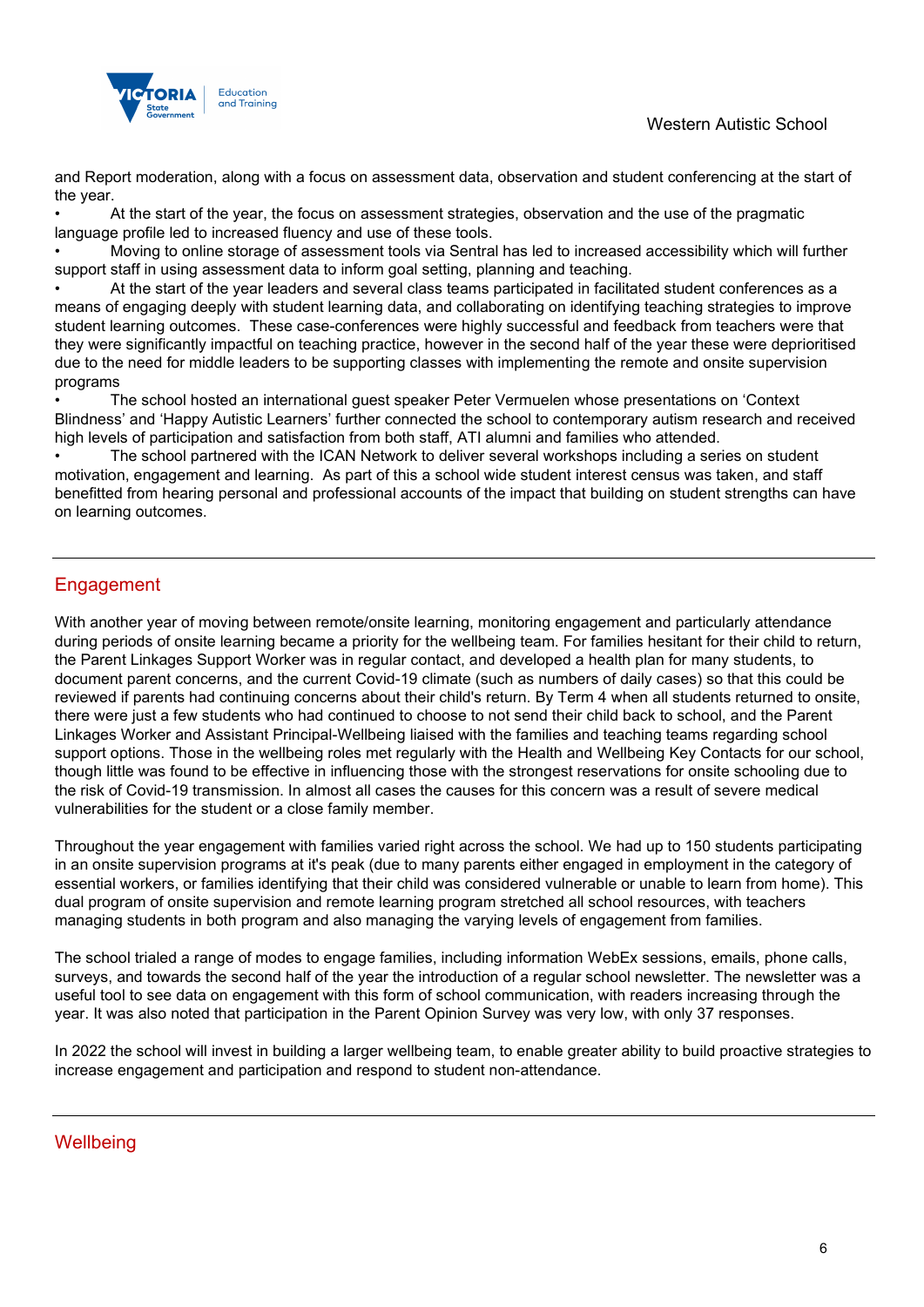

In 2021 health and wellbeing supports were prioritised for staff, students and families. For staff, two sessions were offered by Maria Ruberto (Psychologist and certified Neuro-Psychotherapist with over 25 years' experience in education, clinical and industry platforms) called "Your Wellbeing Matters". During remote learning daily optional social WebEx sessions were offered in a '3pm check in', with many staff who attended commenting on how great these sessions were to help them feel connected to others whilst isolated at home.

Throughout 2021 the school placed a strong emphasis on connecting with and supporting students, families, and staff who were forced into home quarantine for periods of up to 2 weeks, as a result of being identified as a close contact with a positive case of Covid-19. Our school experienced it's first Covid-19 case in August 2021, resulting in 32 students and 117 staff (and all of their families) forced into quarantine, and seeing the school closed for several days to undertake a deep clean and to create a plan for remaining available staff to support onsite learning programs once the school reopened. In addition to this case, throughout Semester 2, the school supported over 145 students and 40 staff who were identified close contacts due to school related cases and forced once again into quarantine.

For families, in additional to continual contact with teaching teams, Parent Linkages/Wellbeing AP conducted phone calls and wellbeing checks with families whilst in isolation. The team were able to contact all 40 families in isolation during the school's first positive case, and additionally checked in with many families and staff in isolation during subsequent smaller outbreaks where single classrooms were in isolation. The team were able to link families with services such as the Department of Families, Fairness and Housing (DFFH) Disability Coordinator, referrals for in home saliva testing, or provide practical support such as deliveries of specific foods or brands of food that the family required and were not always able to access through delivery services.

The school offered parent information sessions during the school closure, with services such as DFFH and Department of Health (DH) supporting the sessions. The school also conducted regular information sessions and updates about the Covid-19 safe measures in place at school to support families in their decisions about sending their child back to school.

Whilst it was a challenging year on many fronts for student and staff wellbeing, the school's strong commitment to the continuity of learning and providing a safe and secure space for learning for vulnerable students meant that all students had the opportunity to be supported and access continuous learning and wellbeing programs all year. Positive endorsement on the Staff Opinion Survey in the area of Staff Psychological Safety also increased, a reflection of the dedication of all staff to remain engaged, participate in social events and connect with each other.

Families provided feedback that they felt supported and welcomed by the school during remote learning periods, and that support services were helpful in assisting their families throughout the year.

## Finance performance and position

Western Autistic School maintained a sound financial position throughout 2021. In addition to the Student Resource Package, in 2021 the school also raised \$24,311 locally and received \$47,335 in Equity Funding. The Autism Teaching Institute received funding for \$340,000 for scholarships for teachers to undertake the Graduate Diploma in Teaching Students with Autism Spectrum Disorder. The 2020/21 mid-year scholarship intake did not proceed in mid-2020 and instead twenty participants began in Semester 1 2021.

Western Autistic School Council began the year in 2021 as a standalone school at the Laverton site, as the Niddrie Campus de-merged from WAS and also became a stand alone school on the 1/1/2021. In 2021 WAS continued to have difficulty in recruiting suitable permanent teaching staff. As a result, \$1,568,247.92 was expended on hiring teachers and teacher assistants through an agency to cover vacancies and some leave. This expenditure can be seen in the support services budget line and is the highest expenditure item after the student resource package.

At the end of 2021 there was a budget surplus. This surplus can be connected to the school spending less than budgeted on Casual Relief Teachers due to many staff working remotely as a result of COVID19 pandemic and also the difficulties in recruiting permanent staff across different positions in the school. Western Autistic School deamalgamated at the end of 2020 and a portion of the surplus was also held to transfer to Niddrie Autistic School during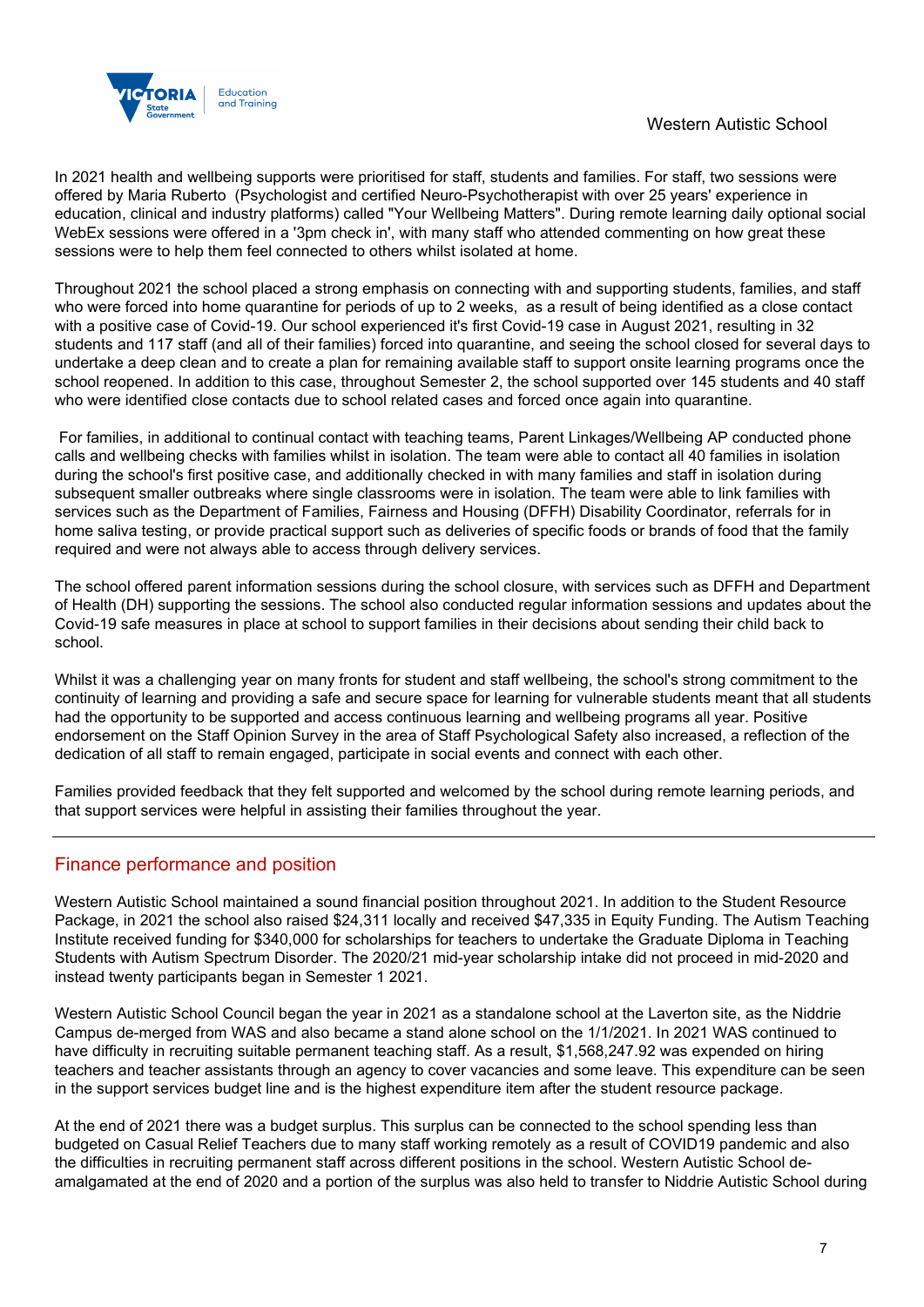

2021. The school management team and School Council continue to manage the school finances within DET policy and guidelines to support and achieve the goals and targets of the Strategic Plan and Annual Implementation Plan.

> **For more detailed information regarding our school please visit our website at <https://westernautisticschool.vic.edu.au/>**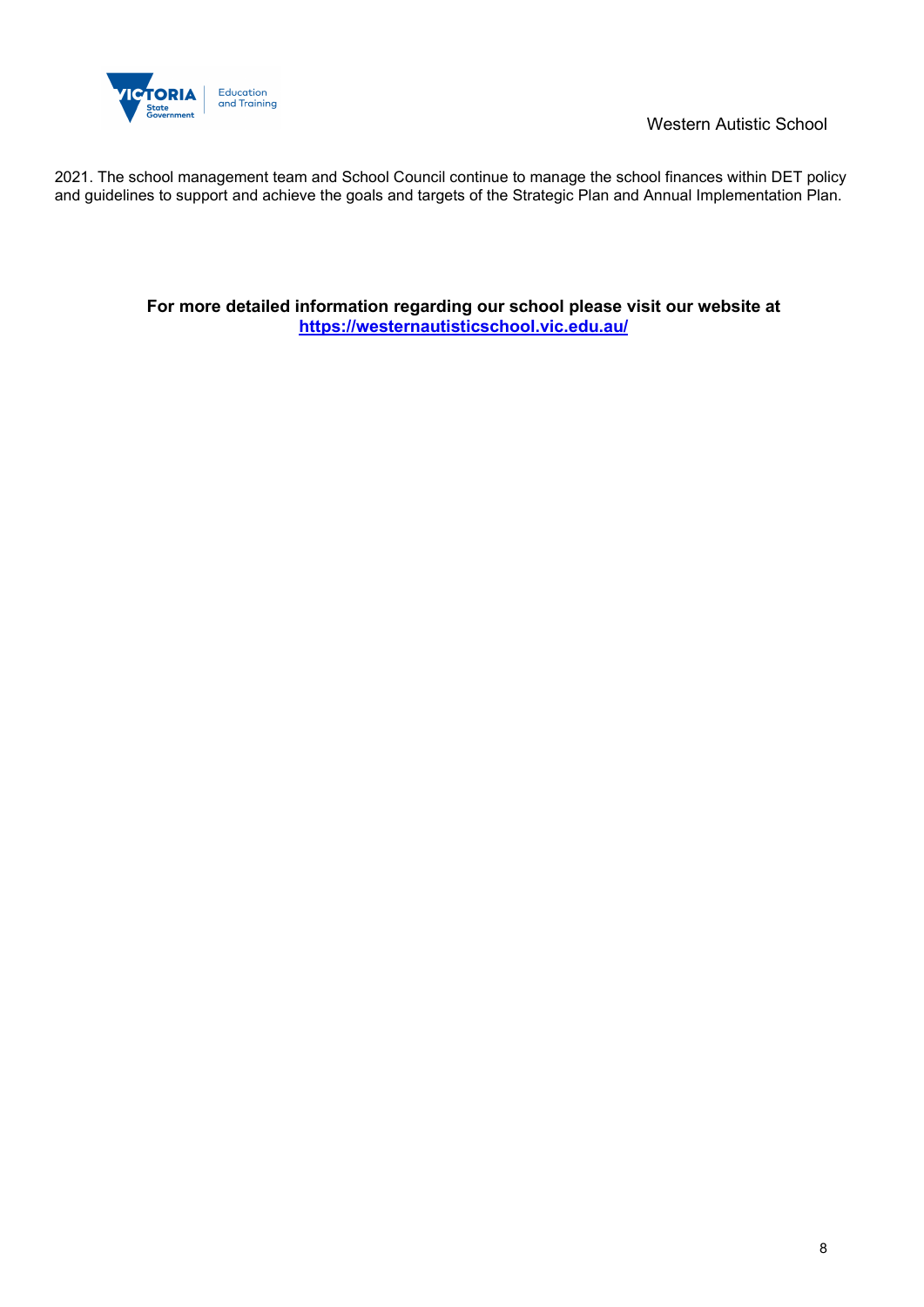

# **Performance Summary**

The Performance Summary for government schools provides an overview of how this school is contributing to the objectives of the Education State and how it compares to other Victorian government schools.

All schools work in partnership with their school community to improve outcomes for children and young people. Sharing this information with parents and the wider school community helps to support community engagement in student learning, a key priority of the Framework for Improving Student Outcomes.

Refer to the 'How to read the Annual Report' section for help on how to interpret this report.

## SCHOOL PROFILE

### **Enrolment Profile**

A total of 307 students were enrolled at this school in 2021, 69 female and 238 male.

20 percent of students had English as an additional language and NDP percent were Aboriginal or Torres Strait Islander.

### **Overall Socio-Economic Profile**

The overall school's socio-economic profile is based on the school's Student Family Occupation and Education index (SFOE).

SFOE is a measure of socio-educational disadvantage of a school, based on educational and employment characteristics of the parents/carers of students enrolled at the school. Possible SFOE band values are: Low, Low-Medium, Medium and High. A 'Low' band represents a low level of socio-educational disadvantage, a 'High' band represents a high level of socio-educational disadvantage.

This school's SFOE band value is: Low - Medium

### **Parent Satisfaction Summary**

The percent endorsement by parents on their school satisfaction level, as reported in the annual Parent Opinion Survey.

Percent endorsement indicates the percent of positive responses (agree or strongly agree) from parents who responded to the survey.



### **School Staff Survey**

The percent endorsement by staff on School Climate, as reported in the annual School Staff Survey.

Percent endorsement indicates the percent of positive responses (agree or strongly agree) from staff who responded to the survey. Data is suppressed for schools with three or less respondents to the survey for confidentiality reasons.



9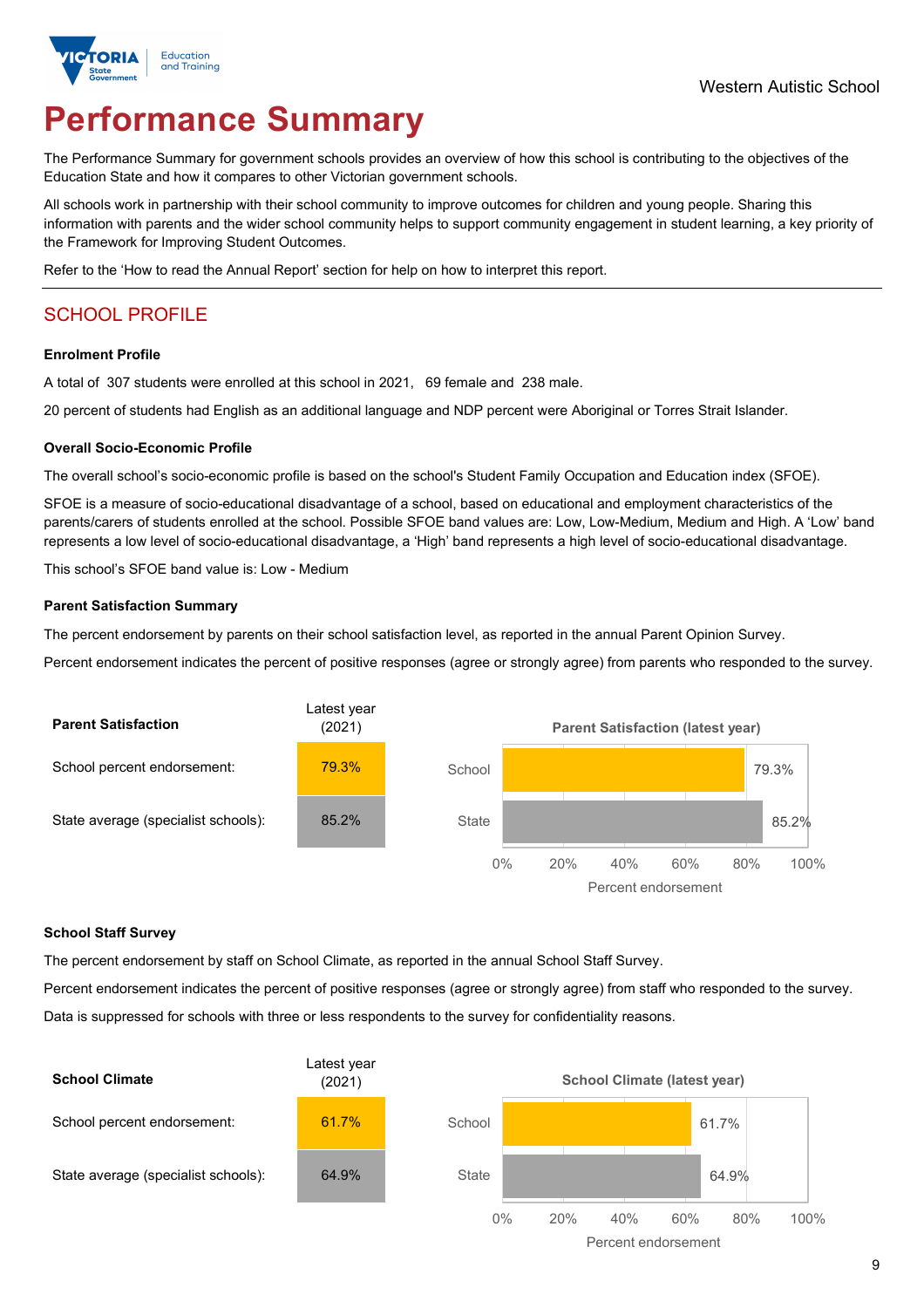

## ACHIEVEMENT

### **Teacher Judgement of student achievement**

Percent of results at each achievement level in English and Mathematics.

### **English**



### **Mathematics**

| Achievement<br>Level | Latest year<br>(2021) |
|----------------------|-----------------------|
| Α                    | 5.7%                  |
| B                    | 31.9%                 |
| C                    | 27.7%                 |
| D                    | 19.5%                 |
| 0.5                  | 1.0%                  |
| F to F.5             | 12.4%                 |
| 1 to 1.5             | 1.5%                  |
| 2 to 2.5             | 0.3%                  |
| 3 to 3.5             | <b>NDA</b>            |
| 4 to 4.5             | NDA                   |
| 5 to 5.5             | NDA                   |
| 6 to 6.5             | NDA                   |
| 7 to 7.5             | NDA                   |
| 8 to 8.5             | NDA                   |
| 9 to 9.5             | NDA                   |
| 10 to 10.5           | NDA                   |
| 11 to 11.5           | NDA                   |
| NΑ                   | NDA                   |
|                      |                       |

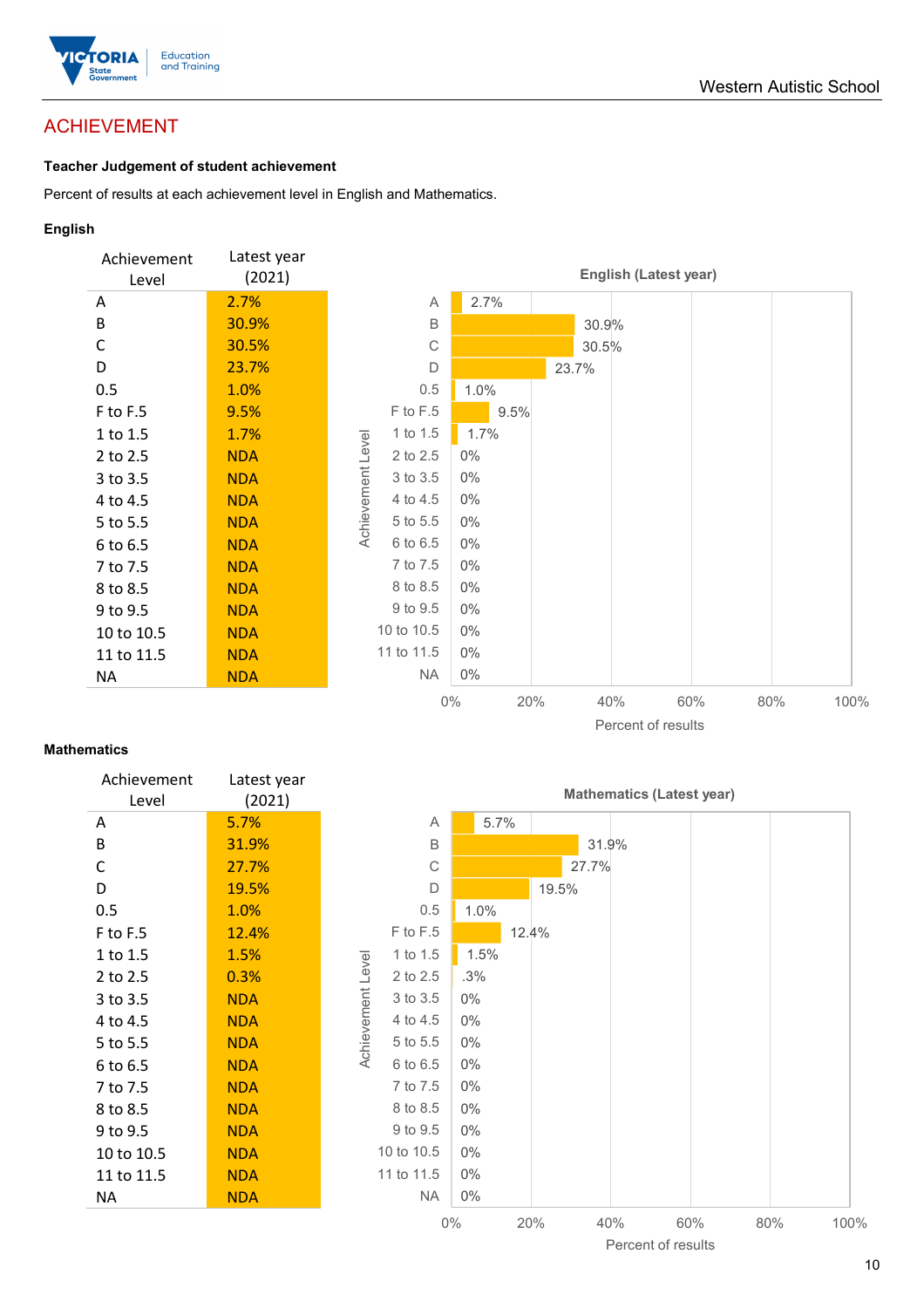

## ENGAGEMENT

### **Average Number of Student Absence Days**

Absence from school can impact on students' learning. Common reasons for non-attendance include illness and extended family holidays. Absence data in 2020 and 2021 may have been influenced by COVID-19.

| <b>Student Absence</b>                 | 2018 | 2019 | 2020 | 2021 | 4-vear<br>average |
|----------------------------------------|------|------|------|------|-------------------|
| School average number of absence days: | 23.8 | 25.8 | 24.7 | 28.5 | 25.6              |

### **Students exiting to further studies or full-time employment**

Percentage of students going on to further studies or full-time employment.

Note: This measure refers to data from the previous calendar year. Data excludes destinations recorded as 'Unknown'.

| <b>Student Exits</b>                                      | 2018      | 2019      | 2020      | 2021      | 4-year<br>average |
|-----------------------------------------------------------|-----------|-----------|-----------|-----------|-------------------|
| School percent of students with positive<br>destinations: | $100.0\%$ | $100.0\%$ | $100.0\%$ | $100.0\%$ | $100.0\%$         |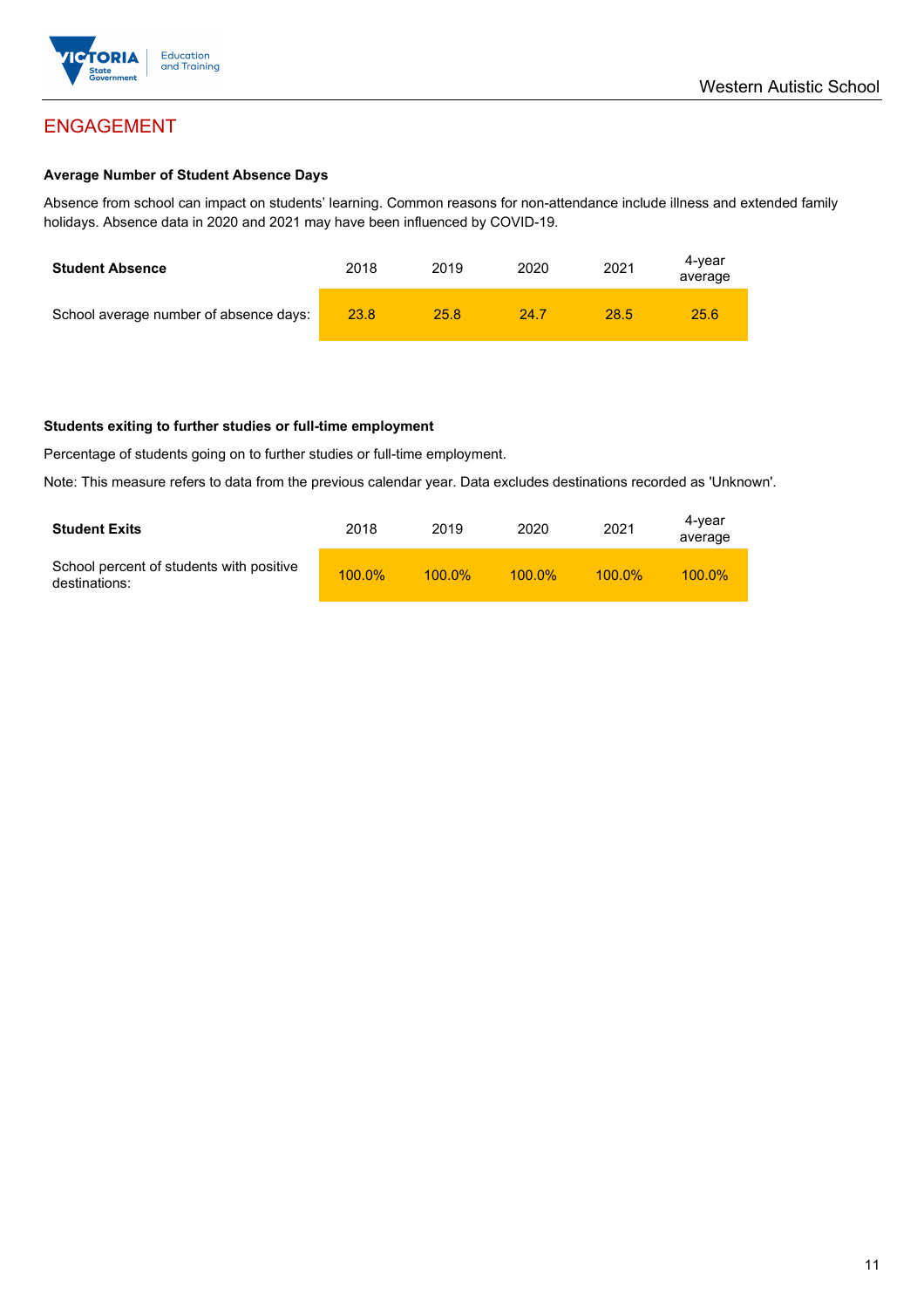



# **Financial Performance and Position**

FINANCIAL PERFORMANCE - OPERATING STATEMENT SUMMARY FOR THE YEAR ENDING 31 DECEMBER, 2021

| <b>Revenue</b>                        | <b>Actual</b> |
|---------------------------------------|---------------|
| <b>Student Resource Package</b>       | \$15,000,733  |
| <b>Government Provided DET Grants</b> | \$3,072,209   |
| Government Grants Commonwealth        | \$0           |
| <b>Government Grants State</b>        | \$0           |
| Revenue Other                         | \$192,454     |
| <b>Locally Raised Funds</b>           | \$24,311      |
| <b>Capital Grants</b>                 | \$0           |
| <b>Total Operating Revenue</b>        | \$18,289,707  |

| Equity <sup>1</sup>                                 | <b>Actual</b> |
|-----------------------------------------------------|---------------|
| Equity (Social Disadvantage)                        | \$47,335      |
| Equity (Catch Up)                                   | \$0           |
| <b>Transition Funding</b>                           | \$0           |
| Equity (Social Disadvantage - Extraordinary Growth) | \$0           |
| <b>Equity Total</b>                                 | \$47,335      |

| <b>Expenditure</b>                    | <b>Actual</b> |
|---------------------------------------|---------------|
| Student Resource Package <sup>2</sup> | \$12,248,702  |
| Adjustments                           | \$0           |
| <b>Books &amp; Publications</b>       | \$2,308       |
| Camps/Excursions/Activities           | \$42,138      |
| <b>Communication Costs</b>            | \$27,965      |
| Consumables                           | \$135,959     |
| Miscellaneous Expense <sup>3</sup>    | \$123,046     |
| <b>Professional Development</b>       | \$36,278      |
| Equipment/Maintenance/Hire            | \$112,919     |
| <b>Property Services</b>              | \$221,793     |
| Salaries & Allowances <sup>4</sup>    | \$96,383      |
| <b>Support Services</b>               | \$1,576,293   |
| Trading & Fundraising                 | \$14,409      |
| Motor Vehicle Expenses                | \$17,084      |
| <b>Travel &amp; Subsistence</b>       | \$298         |
| <b>Utilities</b>                      | \$164,120     |
| <b>Total Operating Expenditure</b>    | \$14,819,696  |
| <b>Net Operating Surplus/-Deficit</b> | \$3,470,011   |
| <b>Asset Acquisitions</b>             | \$0           |

(1) The equity funding reported above is a subset of the overall revenue reported by the school.

(2) Student Resource Package Expenditure figures are as of 25 Feb 2022 and are subject to change during the reconciliation process.

(3) Miscellaneous Expenses include bank charges, administration expenses, insurance and taxation charges.

(4) Salaries and Allowances refers to school-level payroll.